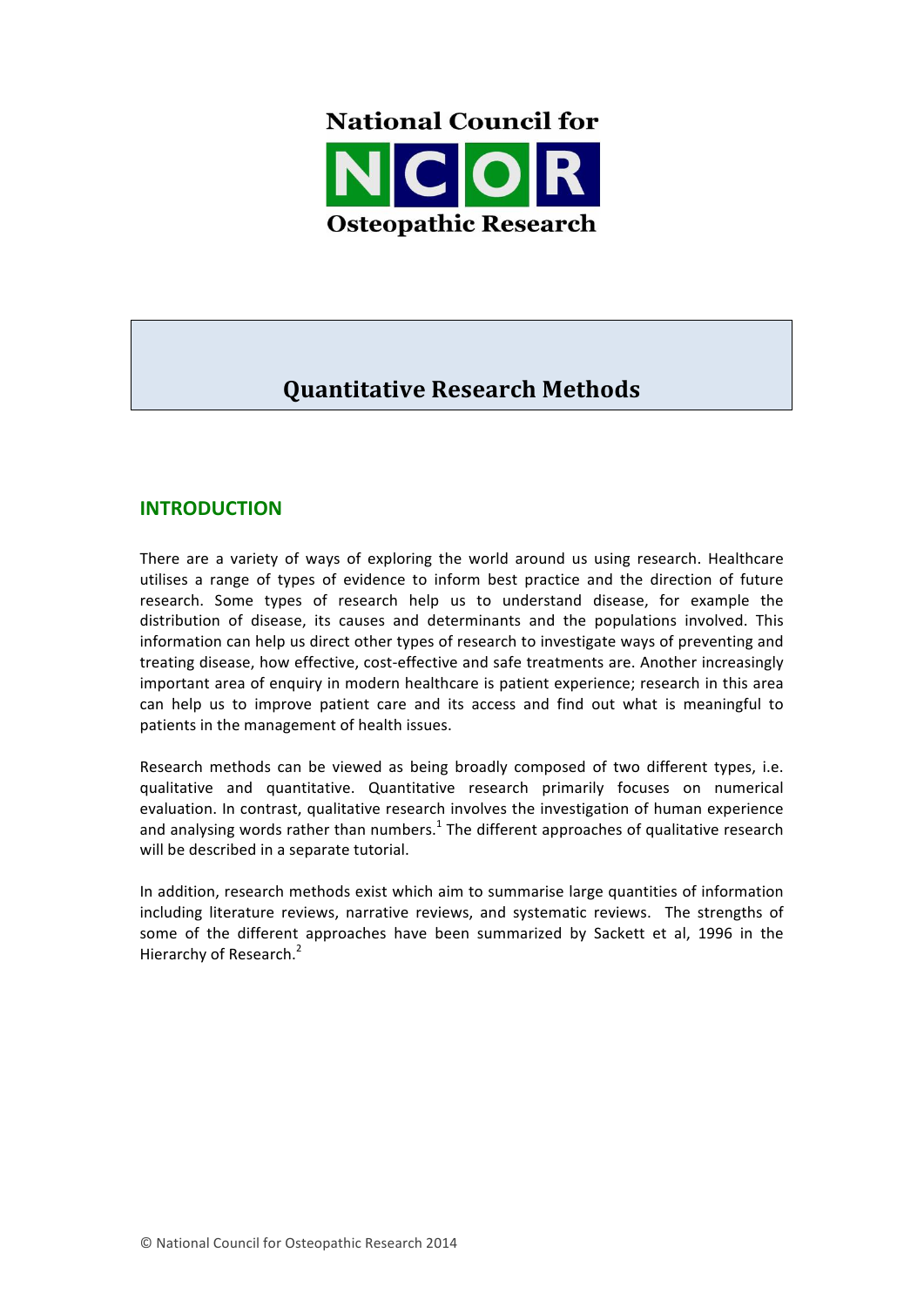

# **QUANTITATIVE RESEARCH METHODS**

Quantitative research aims to answer a specific research question; it is tangible and countable in nature and the designs are predetermined and structured, remaining consistent throughout the study making them potentially reproducible.<sup>3</sup> They involve the researcher(s) either intervening in participants' healthcare in some way, for example, administering a treatment in order to test its effect; or observing participants without manipulating their behavior or course of treatment. There are lots of different types of interventional and observational studies; the study design is chosen based on how well it can answer the research question of interest while being ethical and cost-effective.

### **INTERVENTIONAL STUDIES**

#### **CLINICAL TRIALS**

A clinical trial has been defined as:

'a planned experiment designed to assess the efficacy of a treatment...by comparing the outcomes in a group of patients with those observed in a comparable group of patients receiving a control treatment' Meinert, 1986. $4$  An important advantage of clinical trials is their ability to establish causality. $5$ 

#### **Randomised controlled trials**

Randomised controlled trials (RCTs) are commonly described as the "gold standard" in clinical research. Interventions concerned with treatment or prevention can be efficiently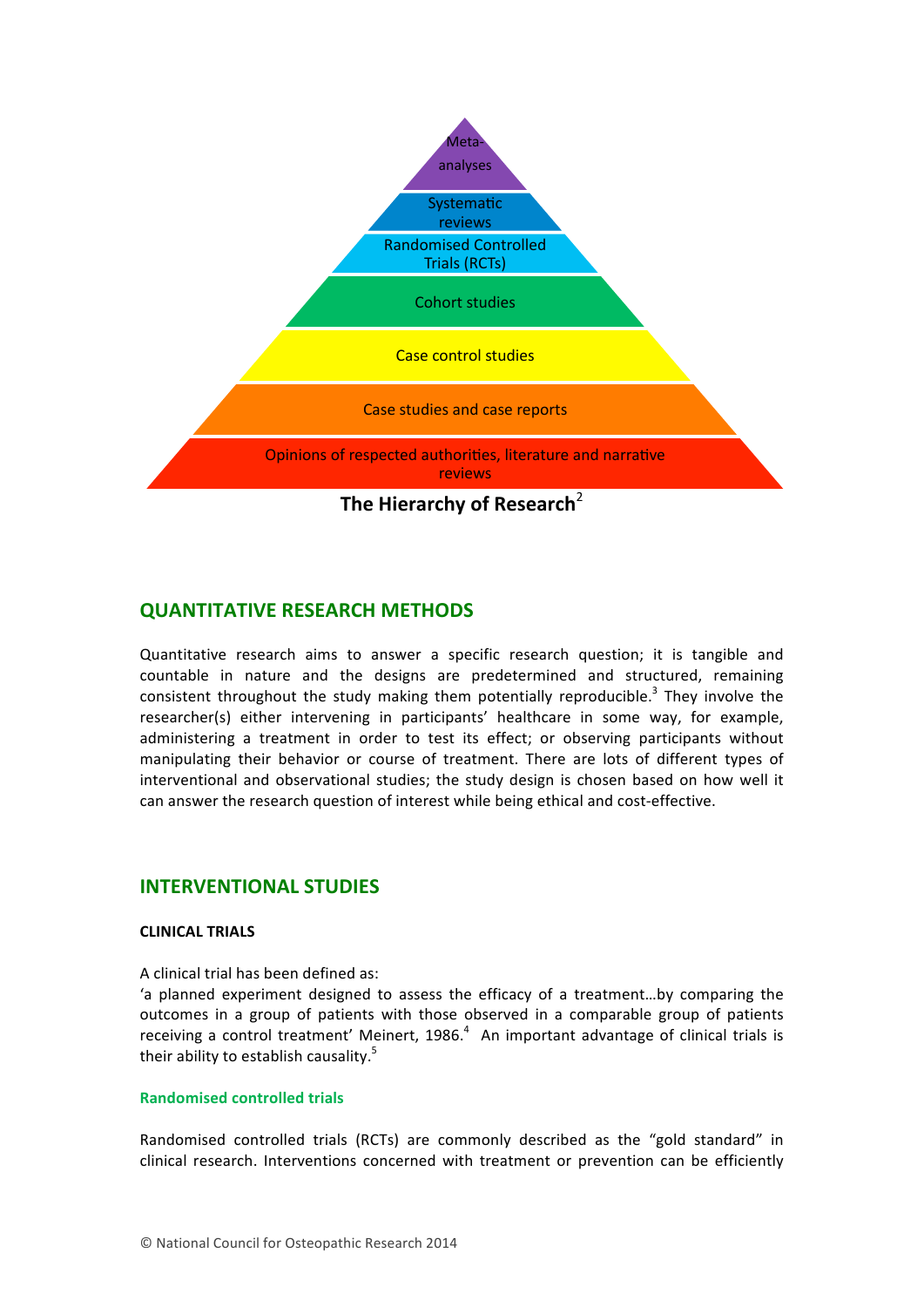and objectively tested, but no information is provided about the context of a trial or the patients' experience of treatment.

Participants in RCTs are assigned to one active treatment intervention (e.g. osteopathic treatment) or another (e.g. taking non-steroidal anti-inflammatory medication) at random; these are known as trial arms. Another group of patients will be assigned to a similar treatment which will act as a control to see whether one treatment has more effect than another. In some cases the control treatment may have little or no action and is termed a placebo. In physical therapy trials true placebos are difficult to achieve.

Random allocation of patients to a particular arm of a RCT can be achieved using a number of different strategies; the randomisation process helps to control selection bias. Randomisation can take place in a variety of ways including the use of random number generation. Some differences between participants in trials arms are likely to exist irrespective of the randomization technique employed. To address this, strategies such as block (or restricted) or stratified randomisation can be used.

The randomisation process most frequently involves individuals, but occasionally it can involve groups or populations of people. In a cluster trial, groups of participants, rather than individuals are randomised to receive either the intervention or a control.<sup>6</sup> This can be useful when investigating an educational intervention, for example.

A further strategy to help reduce bias in trials is the use of **blinding** or masking regimes to keep one or more of the people involved in the trial naïve to the intervention being given or investigate. Blinding/masking regimes include:

- **Single blinding:** The patient does not know the type of treatment they are receiving.
- **Double blinding:** The patients and investigators do not know the type of treatment being received.
- **Triple blinding:** In this situation the patient, the investigator and the person responsible for analysing the data do not know the type of treatment being received. This ensures that the data analysis is as objective as possible and further reduces the influence of the placebo effect.

Randomised controlled trials can be classified according to:

| Exploring different aspects of the interventions they evaluate | – Efficacy<br>(explanatory) trials;                                                                                   |  |
|----------------------------------------------------------------|-----------------------------------------------------------------------------------------------------------------------|--|
|                                                                | - Effectiveness trials;<br>- Phase I, II, III, or IV trials in<br>clinical drug development;<br>- Equivalence trials. |  |
| How patients receive the intervention under investigation      | - Parallel trials;<br>- Cross-over trials;<br>- Factorial design trials.                                              |  |
| The number of participants receiving an intervention           | - Fixed to a calculated<br>sample size;                                                                               |  |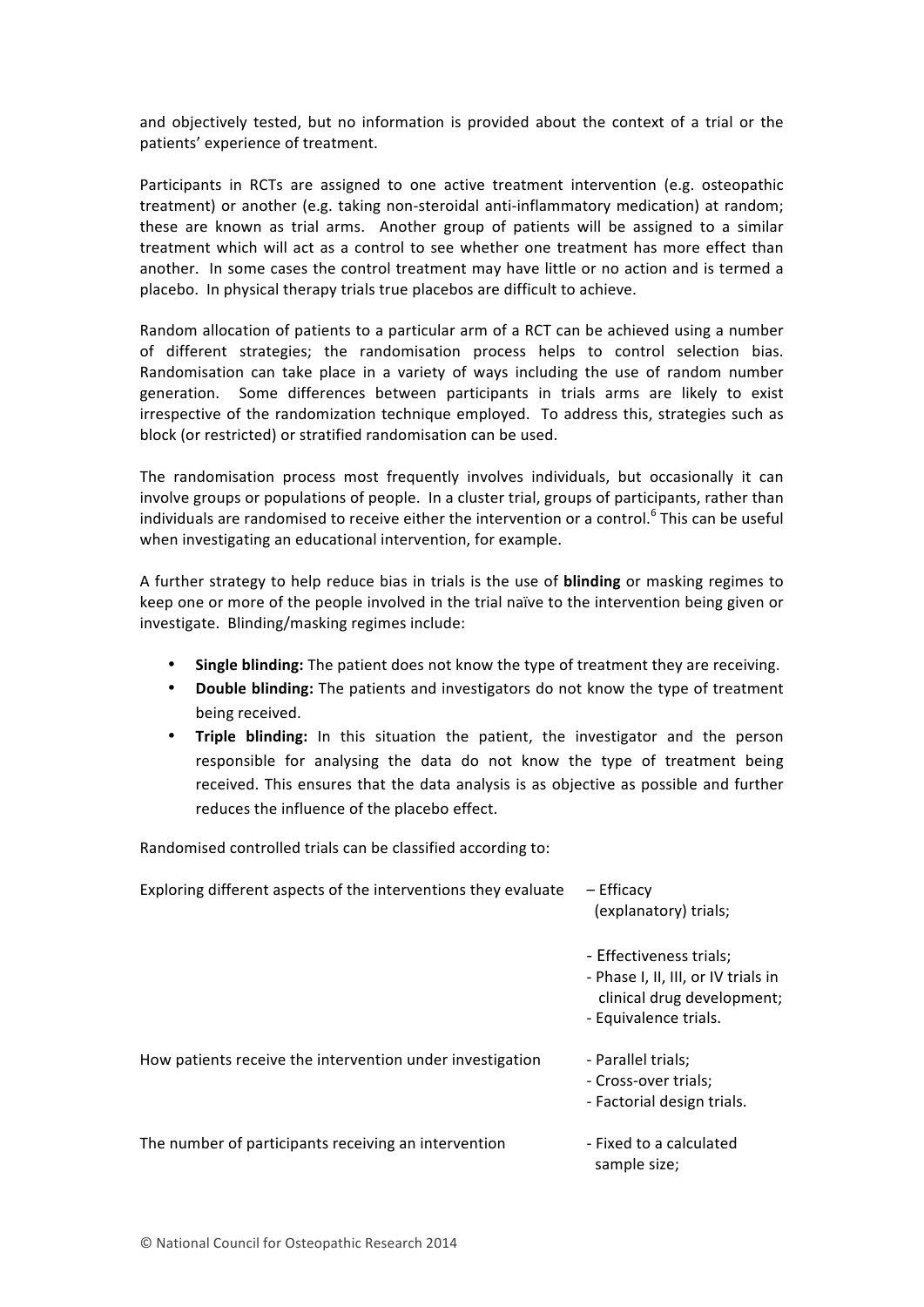- N-of-1 trials and mega trials;

Whether investigators and participants are aware of which type of intervention they are receiving example 20 - Open trials;

- Blinded or masked trials.

Parallel and crossover designs are the most common types of RCT when participant exposure to an intervention is considered.

**Parallel.** This between participant comparison is the most common type of RCT; all participants are treated and followed up in parallel.

**Cross-over.** Each participant in this type of study will receive both treatments but in a different order. This within participant design means that patients essentially act as their own control.

**Factorial trial design.** Two or more interventions can be compared either in combination or individually by researchers.

#### **Non-randomised controlled trial**

Participants are allocated to an intervention or control arm but the allocation is not randomised. 

#### **Before/after comparison**

This involves collecting data before and after a group of participants receive an intervention. Comparing paired data makes this a useful design, however, it is not suitable for investigating long-term effects or conditions that change over time.<sup>6</sup>

**Feasibility studies** are used to help determine whether further study is appropriate for an intervention and to help define parameters which are important for the design of the future main study.<sup>7,8</sup> These types of studies do not look at the outcome of interest of the main study. $^8$  An example of a feasibility study in osteopathic research is Kirk et al: The effect of osteopathy in the treatment of chronic low back pain - a feasibility study.<sup>9</sup>

#### **Pilot study**

A pilot study is a small version of a main study that tests various components of the proposed main study and checks that they all work together.<sup>8</sup> Important goals of pilot studies include defining the optimum intervention, for example, frequency and duration; and providing parameters to enable more accurate estimation of sample size.<sup>5</sup>

For assistance on critically appraising the quality of RCTs, a number of resources can be found at http://www.ncor.org.uk/learning-online/critical-appraisal/, and a helpful tool developed by CASP can be found at http://www.casp-uk.net/#!casp-tools-checklists/c18f8.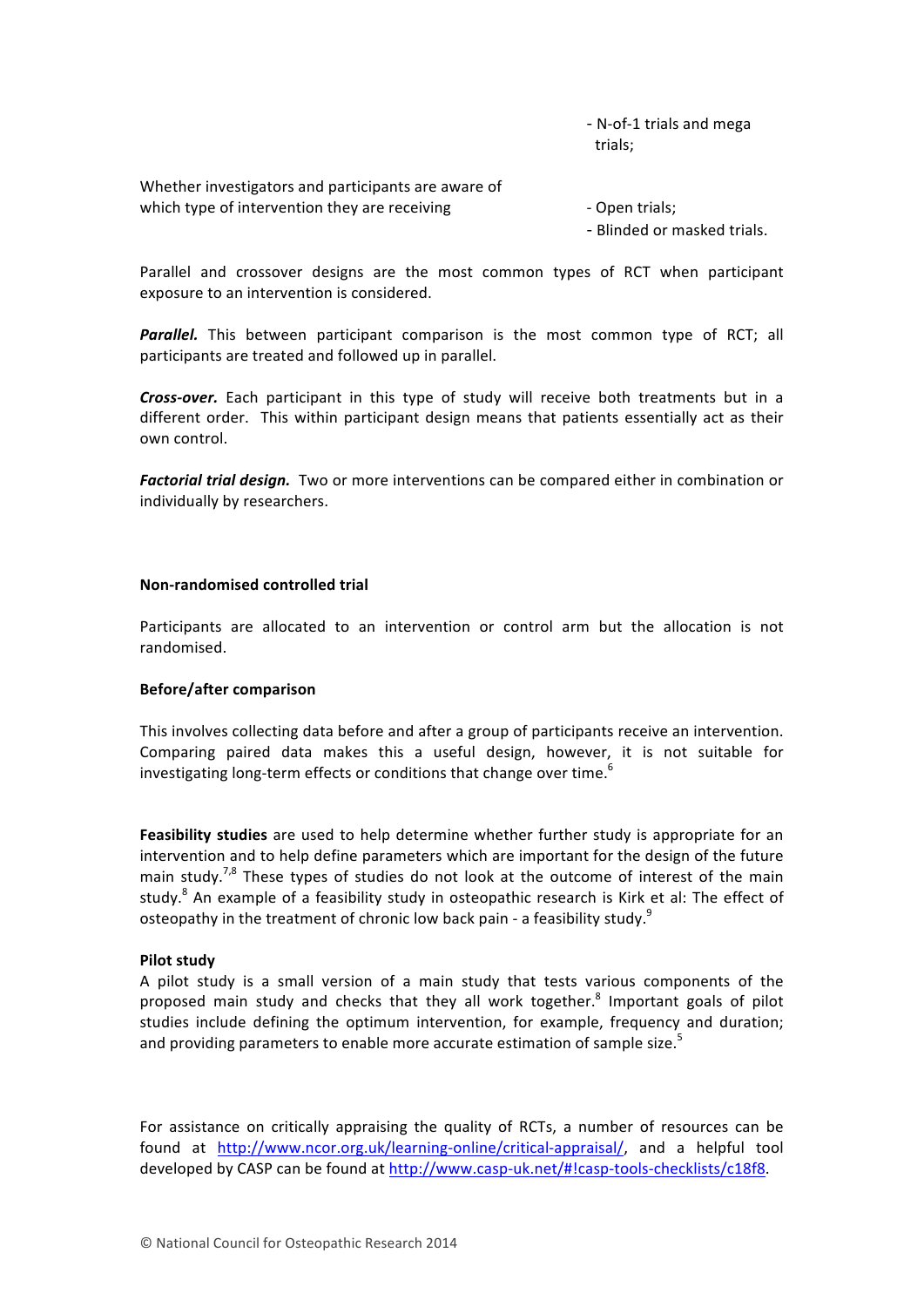# **OBSERVATIONAL STUDIES**

Observational studies are used for many reasons in healthcare research, for example, when experimentation is unethical, difficult to implement, unnecessary or when it is not appropriate to generalize.<sup>6</sup> They can be useful in generating hypotheses and identifying rare conditions or rare adverse events associated with treatments.<sup>6</sup> With all observational studies, it can be difficult to establish causality and to interpret the influences of confounding variables, when compared to randomised controlled trials.<sup>5</sup> There are two basic types of observational studies: these are the case-control and the cohort study.

For observational studies it is helpful to be clear about the following commonly used terms:

| Prevalence       | Number of instances of a given disease/condition within a population at a  |  |  |
|------------------|----------------------------------------------------------------------------|--|--|
|                  | given time                                                                 |  |  |
| <b>Incidence</b> | Number of <b>new</b> events occurring in a population during a given time. |  |  |

#### **Cohort studies**

Cohort studies are a powerful way to determine the incidence and natural history of a condition and can also be helpful in investigating potential causes of a condition.<sup>10,5</sup> Participants (cohorts) are classified according to whether they have been exposed to something of interest; this could be smoking, physical activity or a certain type of diet. The participants are then followed up after a period of time to see if the exposure or characteristic of interest is related to a specified outcome(s). For example, to answer the question: What is the prevalence of atherosclerosis in smokers compared with nonsmokers?

#### *Retrospective and prospective studies*

The feature that distinguishes a prospective study from a retrospective one is simply whether the particular outcome being investigated has occurred by the time an investigator initiates a study. In a prospective study, the researcher selects a sample from the population and then measures variables of interest. This approach allows the researcher greater control over measuring variables, meaning that they can be more complete and accurate.<sup>5</sup> In rare outcomes, large populations must be studied in order to observe enough outcomes for the results to be meaningful, so in this respect, a prospective cohort study could be very expensive and inefficient.<sup>5</sup>

In a retrospective study the sample selection, baseline and follow-up measurements will have happened in the past, meaning that it can only be carried out if adequate data relating to your outcome or risk factor is available on a cohort that has been assembled for other purposes, for example in a previous study.<sup>5</sup> In addition to the overall benefits of cohort studies, a retrospective cohort study can be more cost effective and less time consuming. The disadvantage is that there is far less control over sampling methods, the type and quality of data on the predictor variables and the accuracy and completeness of this data.<sup>5</sup>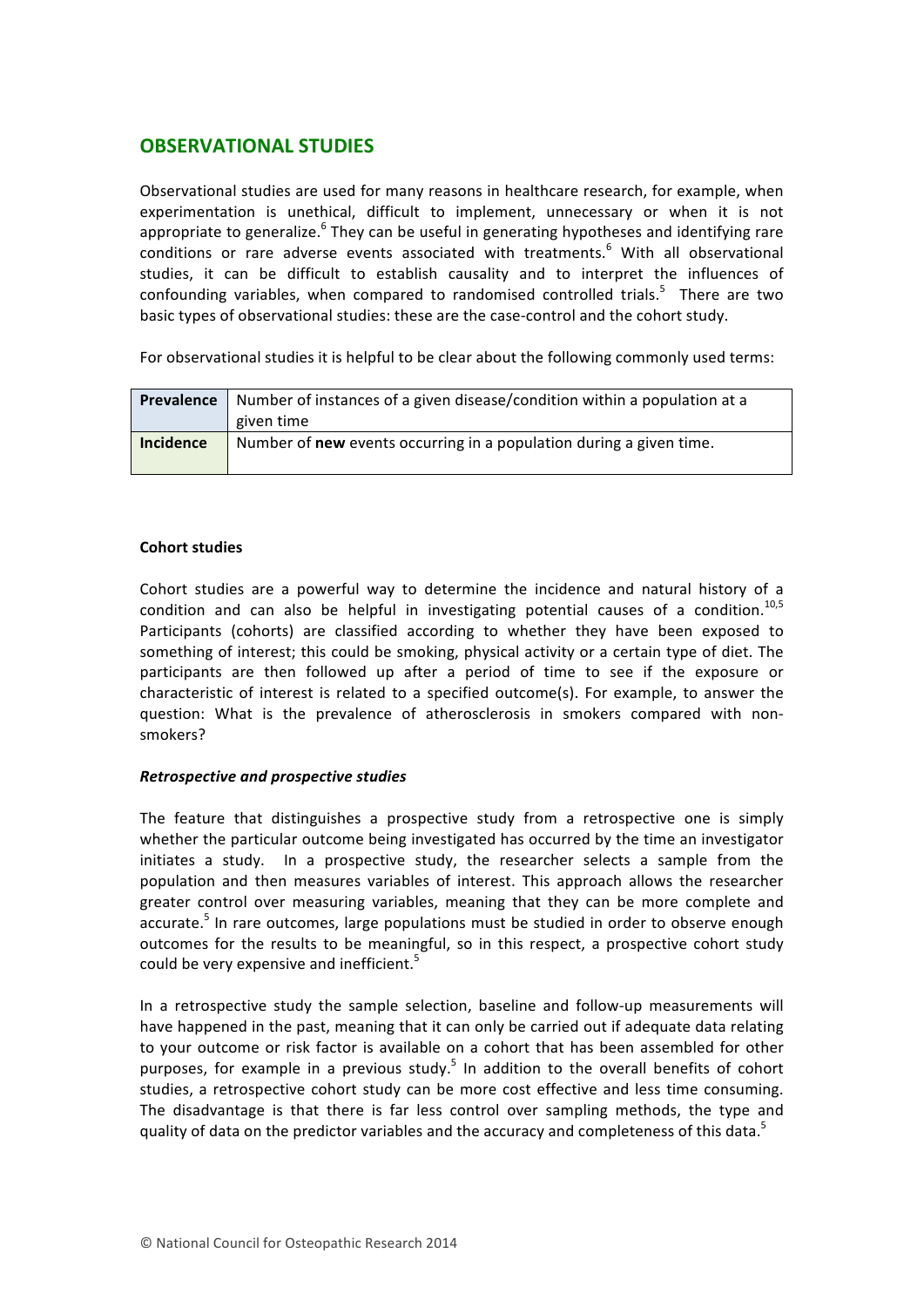#### **Case-control studies**

Participants (cases) are selected depending on whether or not they have a particular disease, and their previous exposure is then determined. Case control studies provide descriptive data on the characteristics of the cases but cannot estimate incidence or prevalence because cases are not sampled from the general population, however they can estimate the strength of association between predictor variables and the presence or absence of a disease.<sup>5</sup> Case-control studies a more efficient than other designs when investigating diseases that are rare or have long latent periods between exposure and development of the diseases.<sup>5</sup> There are a number of opportunities for bias but if well designed, they can be useful and less expensive than many other designs.<sup>5</sup>

A case-control study can be "nested" within a cohort study and this is referred to as a nested case-control design.<sup>5</sup> It is a useful design to use for investigating predictor variables that are expensive to measure. Participants (cases) who develop the outcome of interest during the study are selected and assessed as well as a sample of participants without the outcome. The sample of controls can be matched by age and sex.<sup>5</sup>

A slightly different approach to this design is a **nested case-cohort**, which still involves comparing cases with controls but the controls are randomly selected from the cohort, meaning that they could also have the outcome of interest. The advantage of using this approach is that it can be more useful for estimating incidence and prevalence in that population and it means that the cohort sample can be used as a comparison group for more than one outcome.<sup>5</sup>

# **DESCRIPTIVE STUDIES**

#### **Case report**

This is the most basic type of descriptive study related to individuals. It describes the medical history of a single patient by one or more clinicians; it is communicated in a narrative fashion. This is a useful way to communicate details about unusual patients. Writing a case report can be described as the first step in communicating patient information and it can be suggestive of a clinical situation that may require further investigation. Case reports include a key number of features including:

- The background to this case and why you felt it was important;
- The history, examination, investigations and their findings;
- The treatment you delivered;
- What is the cause of this condition and the scientific explanation;
- What are the standard treatments for this condition;
- How did your treatment affect the outcome for the patient;
- What are your recommendations for future treatment for patients with the same diagnosis.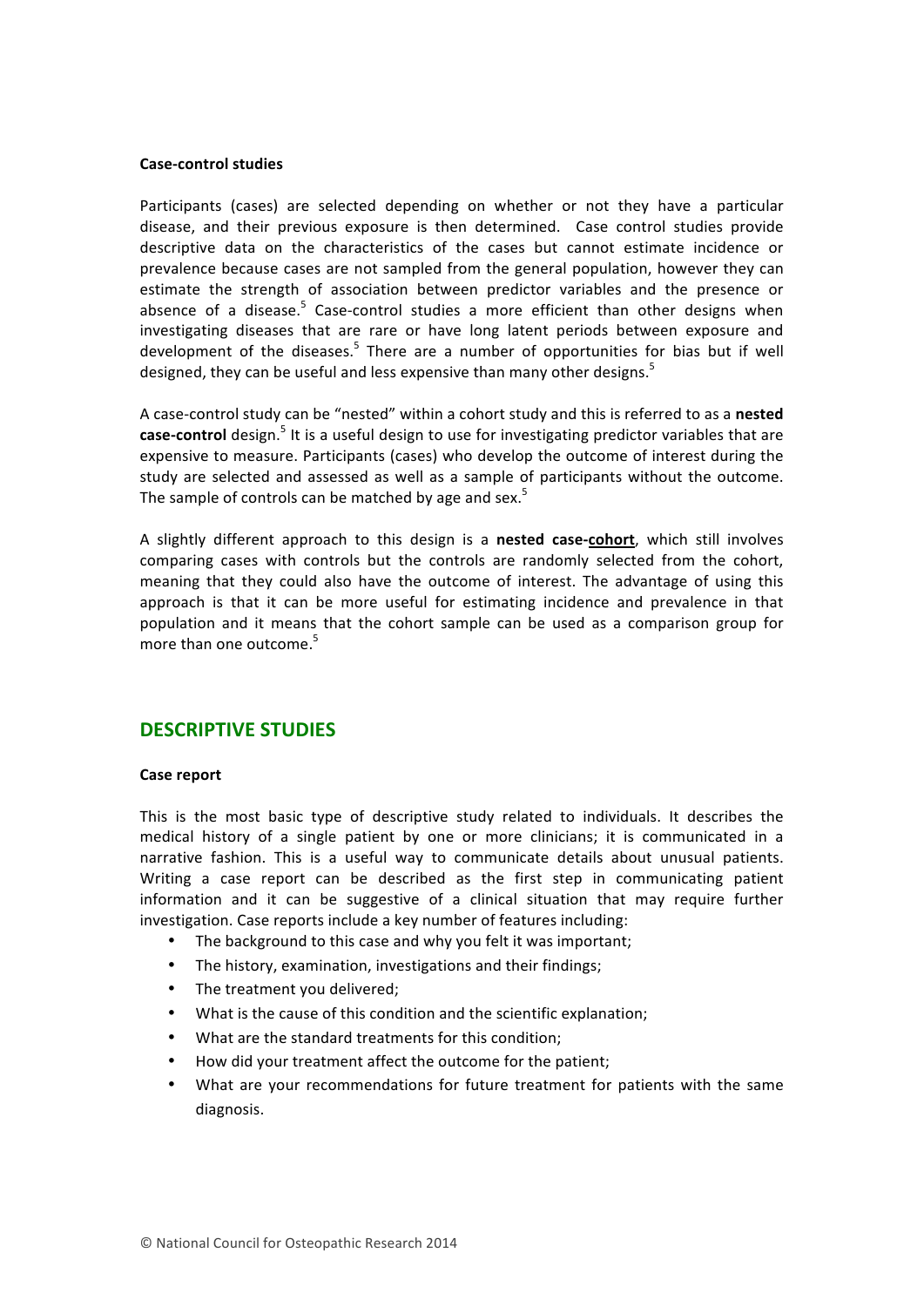Case report guidelines for the International Journal of Osteopathic Medicine can be found at http://www.elsevier.com/journals/international-journal-of-osteopathic-medicine/1746- 0689/guide-for-authors. Further information on writing a case report can be found at http://student.bmj.com/student/viewarticle.html?id=sbmj.b5274&ga=w\_ga\_mpopular?ga=w\_ga\_mpopular and

http://www.ncor.org.uk/wp-content/uploads/2012/12/How\_to\_write\_a\_case\_report.pdf.

#### **Clinical Case series**

Individual case reports can be developed to a case series. This type of surveillance of a number of patients with the same disease or symptoms can provide early pointers of trends warranting further in-depth investigation using different methodological approaches.

#### **Cross sectional (prevalence) studies**

Cross-sectional studies have a similar structure to cohort studies except that the measurements are taken at one time point, with no follow-up.<sup>5</sup> They describe the level or frequency of specific exposure, disease or other health related event in a defined population. They can sometimes be described as snapshots.<sup>10</sup> Measurements of variables within a sample population are taken on a single occasion or within a short period of time<sup>12</sup>. Since cross sectional studies only take measurements at one point in time, they are unable to establish the incidence of a disease, only the prevalence.<sup>5</sup> Cross-sectional studies are useful because there is no need to wait for an outcome to occur, making them fast and inexpensive and there is no loss to follow-up.<sup>5</sup> They can be used as a preliminary step for a cohort study by defining baseline demographic and clinical characteristics of a group.<sup>5</sup> This study approach is not useful when trying to establish causality and they are impractical for investigating rare disease due to the large sample number needed to identify cases in the general population. However, this limitation can be addressed by carrying out the crosssectional study on a group of diseased patients as opposed to the general population.<sup>5</sup>

# **REVIEWS OF EXISTING RESEARCH**

Literature reviews are unable to answer anything that requires new evidence, however they can help to develop new ideas; justify and refine hypotheses; and help researchers to learn from and avoid failings of previous work  $.$ <sup>11,12,13</sup> They can be broadly classified into three areas:

- Narrative review;
- Systematic review;
- Meta-analysis.

Literature searching can identify information from a variety of sources and such information can vary in a vast number of ways with conflicting data and biased interpretation. The conclusions of a narrative review are not sufficient to change health care practice. $^{11,12}$  The best justifications for the delivery of health care practice come from a number of consistent results from studies identified systematically and evaluated on a consensus basis.<sup>14</sup> The contradicting results from studies can often be explained by critically evaluating and assessing the worth of individual studies and valuing them in the context of other research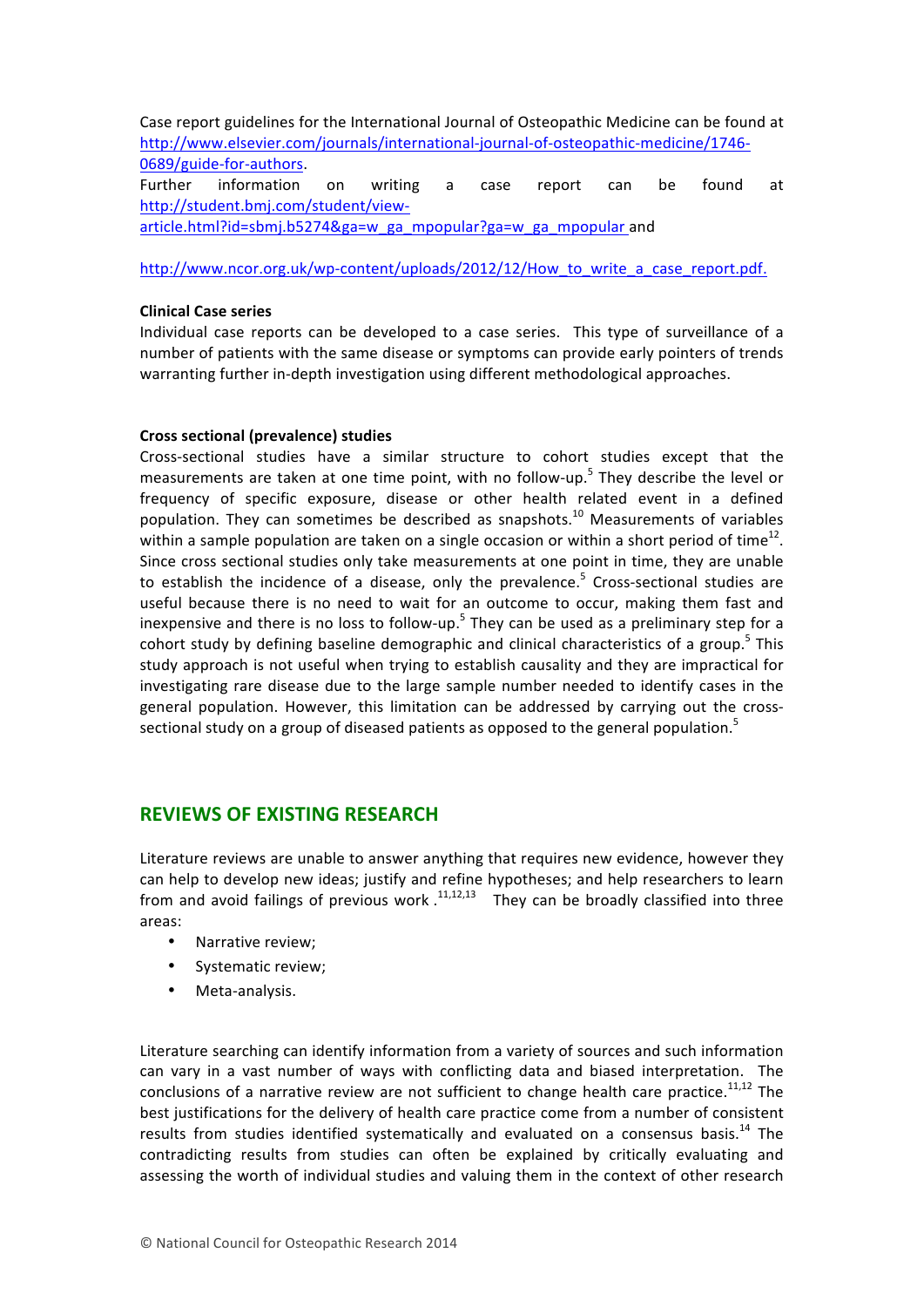on the same topic.<sup>11,12</sup> More information about critical appraisal is available on our website: http://www.ncor.org.uk/learning-online/critical-appraisal/. 

**Narrative reviews** have existed in health care for many years but are often not systematic.<sup>14</sup> They can lack focus in the research question, searching strategy and synthesis of literature so they can be difficult to repeat.<sup>11</sup> They can be prone to bias and their conclusions hard to verify.<sup>14,11</sup> The purpose of a narrative review is to

- Place identified work in context when considering the research area of interest;
- Describe the relationship between the literature identified:
- Identify contradictions within the literature;
- Identify gaps in the literature and how these could be addressed.

**Systematic reviews** adopt a more schematic approach to answering research questions. They involve a clear search strategy, inclusion and exclusion criteria, and critical evaluation of studies by more than one researcher. The findings of the individual studies included in a review can be presented for easy analysis by clinicians. Their findings should be reported according to the PRISMA guidelines. Cochrane reviews are systematic reviews carried out by The Cochrane Collaboration using the predefined, rigorous and explicit methodology advocated by the Cochrane Group.<sup>15</sup> The Cochrane Collaboration is a large international network of people who prepare, update and promote the accessibility of Cochrane reviews. Cochrane reviews are considered to be the highest quality and most rigorous systematic reviews. 

When studies have been identified with sufficiently homogeneous population or interventions, their data can be pooled for meta-analysis. Pooled data can be analysed using a range of statistical approaches. This approach aims to try to give greater confidence in the conclusions of the review process.

| Quality             |                      |                                             |                    |
|---------------------|----------------------|---------------------------------------------|--------------------|
|                     |                      |                                             |                    |
| Narrative<br>review | Systematic<br>review | Systematic<br>review and<br>meta - analysis | Cochrane<br>review |
|                     |                      |                                             | Flexibility        |

### **SUMMARY**

There are many different ways to answer a research question. Best practice in healthcare relies on a wide range of types of evidence so it is important to have an understanding of the differences and how the results of different studies can be interpreted for evidenceinformed practice.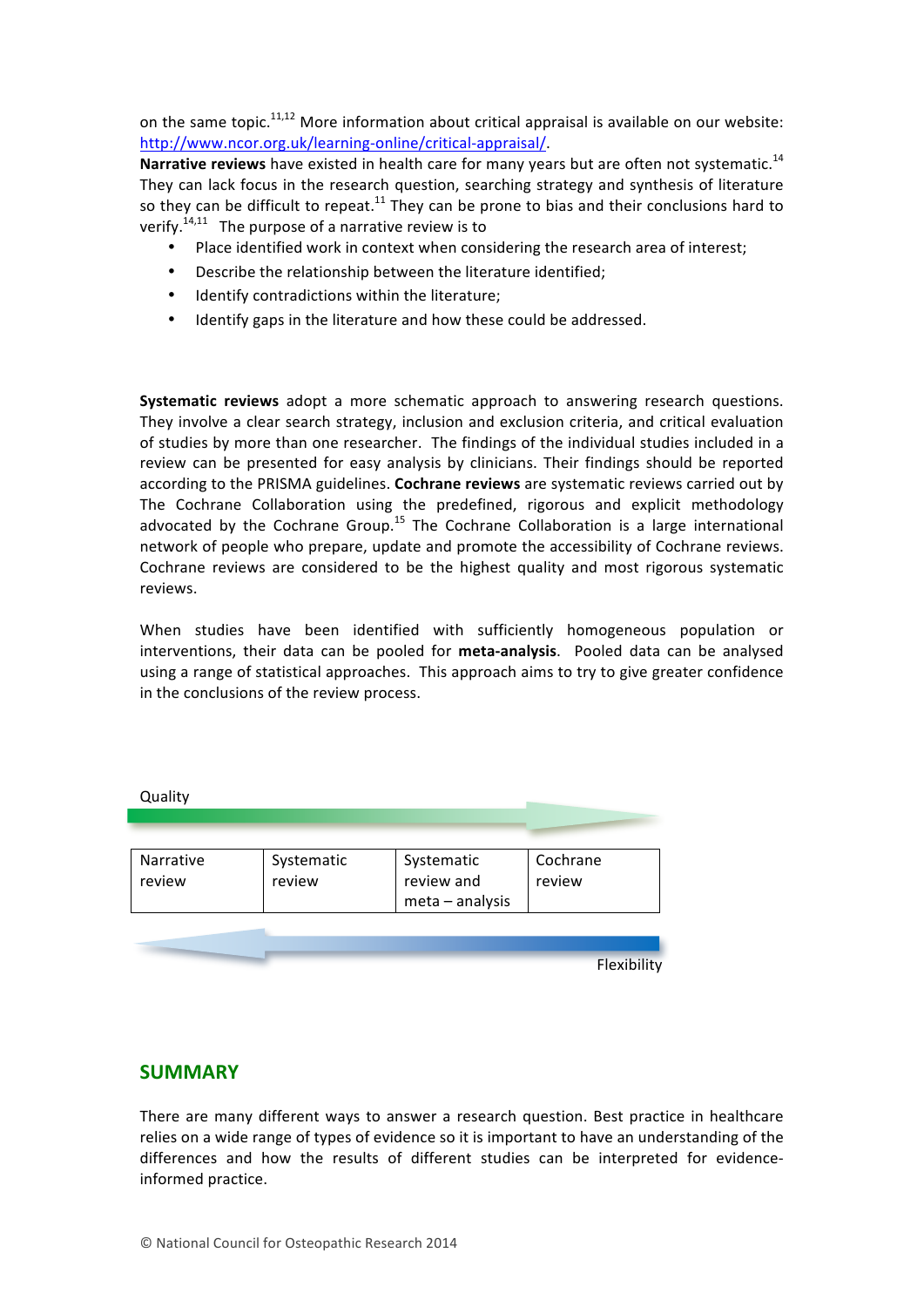# **References**

1. Research Design Service – South West (2012). Glossary. Available at: http://www.rds-

sw.nihr.ac.uk/glossary.htm#Q (Accessed 03.03.2014)

2. Sackett DL, Rosenberg WMC, Gray JA. Evidence based medicine; what it is and what it isn't. *British Medical Journal.* 1996;312:71–72.

3. Bailey D M (1997) Research for the Health Professional: A Practical Guide (2<sup>nd</sup> edition). Philadelphia: F. A. Davis Company.

4. Meinert CL. *Clinical Trials: Design, Conduct and Analysis*. 1986. Oxford University Press.

5. Hulley SB, Cummings SR, Browner WS, Grady DG, Newman TB. Designing Clinical Research  $(3<sup>rd</sup> Ed)$ . 2007. Lippincott Williams & Wilkins: Philadelphia

6. Bowling A, Ebrahim S (2005) *Handbook of health research methods: Investigation, Measurement and Analysis*. Open University Press Maidenhead.

7. Bowen DJ, Kreuter M, Spring B, Cofta-Woerpel L, Linnan L, Weiner D, Bakken S, Kaplan CP, Squiers L, Fabrizio C, Fernandez M. How We Design Feasibility Studies. Am J Prev *Med.* 2009; 36(5): 452–457

8. Arain M, Campbell MJ, Cooper CL, Lancaster GA. What is a pilot or feasibility study? A review of current practice and editorial policy. *BMC Medical Research Methodology* 2010, **10**:67

9. Kirk L, Underwood M, Chappell L, Martins-Mendez M, Thomas P. The effect of osteopathy in the treatment of chronic low back pain - a feasibility study. *International Journal of Osteopathic Medicine.* 2005;8(1):5-11.

10. Mann CJ. Observational research methods. Research design II: cohort, cross sectional, and case-control studies. *Emerg Med J* 2003;20:54-60.

11. Aveyard H (2010) *Doing a Literature Review in Health and Social Care* (2<sup>nd</sup> edition). London: Open University Press.

12. Neale J (Ed) (2009) *Research Methods for Health and Social Care.* Basingstoke: Palgrave Macmillan.

13. Black N, Brazier J, Fitzpatrick R and Reeves B (Eds) (1998) *Health Services Research Methods: A Guide to Best Practice.* London: BMJ Books.